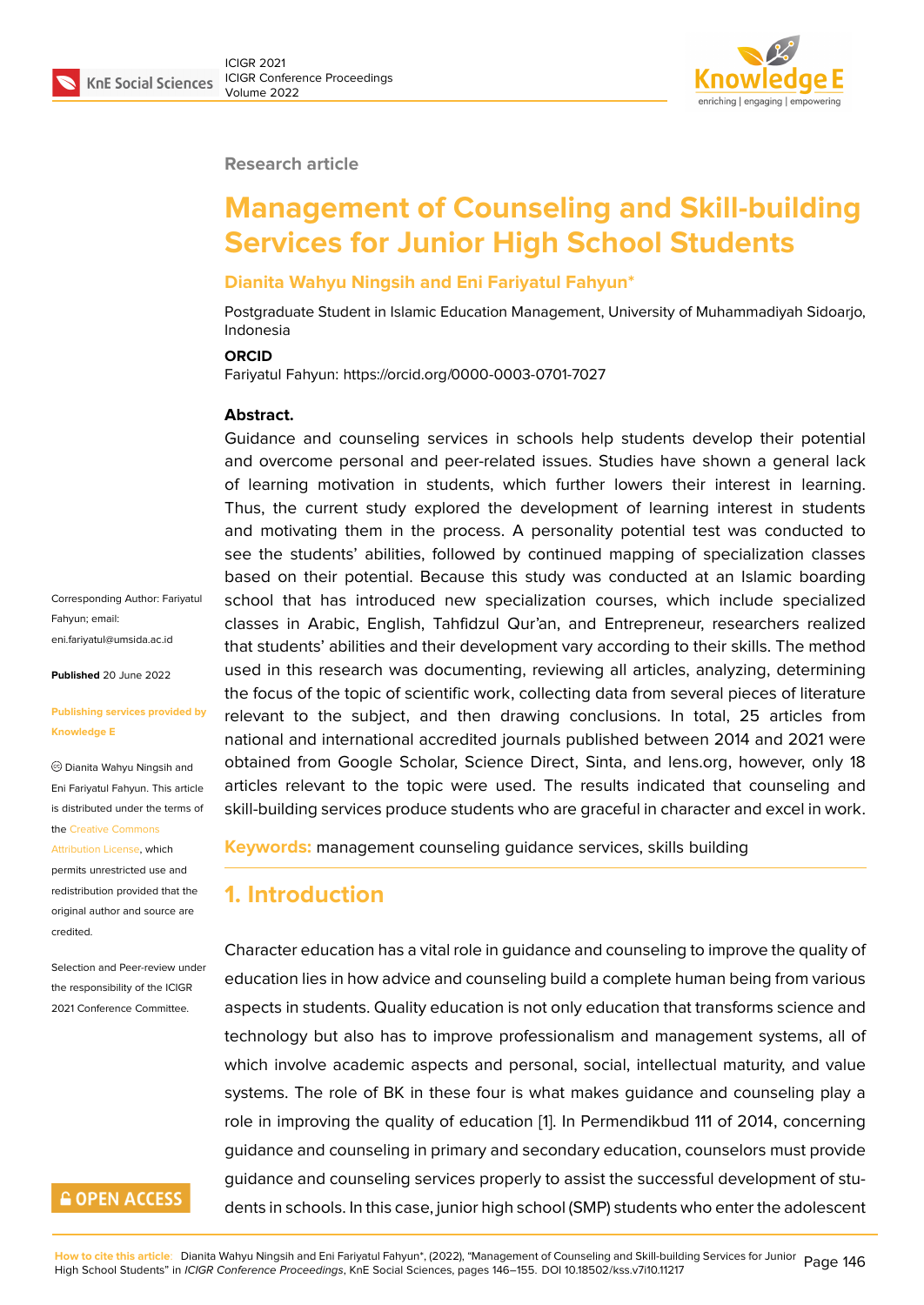developmental tasks need guidance and assistance to achieve positive contributions to their mental development [2]. Applying guidance and counseling services in Indonesia currently uses a comprehensive guidance and counseling pattern. The components of a comprehensive advice and counseling program are essential services, individual planning, responsive servi[ce](#page-7-1)s, and system support [3].

Management provides guidance and counseling services to students to form students who have character and are aware of their abilities by developing students' skills building. Planning is the initial action in the mana[ge](#page-7-2)ment process. With planning, it will direct, reduce environmental influences, affect overlaps, and design standards to facilitate supervision [4]. However, the problem is that the curriculum content between soft skills and hard skills is very inadequate. Research proves that boarding schools have their characteristics in producing good quality graduates, not only intellectually but also in terms of [so](#page-8-0)cial, cultural, behavioral, and level of understanding between students [5]. Management of counseling teachers has an essential role in the learning process. Therefore teachers are required to be creative in organizing the learning process. Teachers must be able to choose the right approach so that their students have criti[ca](#page-8-1)l thinking skills so that students are active in the learning process, guidance, and skills-building of students in junior high school [6]. In this era of globalization, it is necessary to cultivate student character through character education in schools. Because apart from inculcating feelings in the family and in the community, it is not enough, schools are also a place for building the nat[ure](#page-8-2) of the nation's generation [7].

The Implementation of character building for students is conducted integratedly in curricular [8]. Therefore, professionalism can also be interpreted as the commitment of a person or member of a profession to carry out their duties and functions [9]. [Th](#page-8-3)e meaning of learning is about the teacher transferring knowledge to students and making students s[ee](#page-8-4)k, organize, and find knowledge actively. Learning is about learning facts, concepts, and principles and the process during learning. It requires knowled[ge](#page-8-5) and procedure to get a new ability. Therefore, teachers must give students the flexibility to actively move, investigate, collect, test, and analyze problems together [10]. whereas Scientific process skills are thinking skills used to build knowledge and apply to solve problems and formulate results. These skills are integrated together when individuals design and conduct experiments in laboratory or even in a fair trial; they d[o in](#page-8-6) their daily life life [11]. Planting soft skills is essential in producing graduates who can compete and succeed in their work. Therefore, studying the patterns of integration of soft skills and hard skills in learning with various strategies is necessary [12].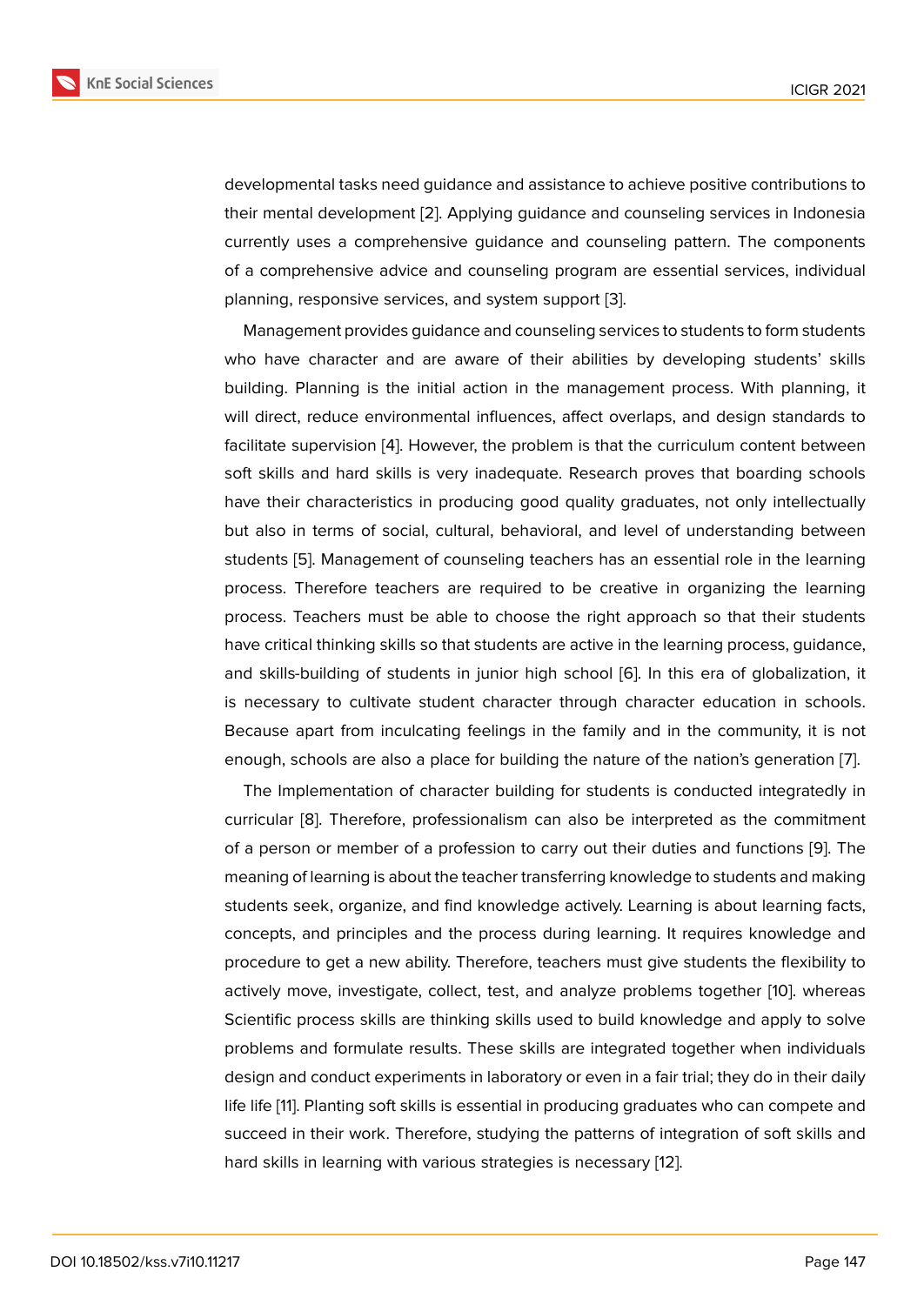### **2. Method**

This scientific article was compiled using the method *Systematic Literature Review* (SLR). The systematic review was conducted using a modified procedure that adopted from the Preferred Items for Systematic Reviews and Meta-Analysis (PRISMA) Statement. This procedure consists of four main steps, namely: identification, screening, eligibility, and included. The flowchart of the research procedure in this study is shown in Figure In the identification step, searching for articles was done by writing the keywords of 'scientific [13]. Researchers collected journal articles from Science Direct, Google Scholar, SINTA, and Lens to complement this research. The keywords are Management of counseling guidance services and students' skills building. The papers used are relevant to the [key](#page-8-7)words published from 2013 to 2021. The researcher selects 25 pieces pertinent to the keywords used from various reports. In the next stage, the researchers filtered articles related to the application of counseling services and skills building for students in junior high school. the following flow of research methods can be arranged as follows.

The above scheme has several stages: At the identification stage, journal articles from Science Direct, Google Scholar, SINTA, DOAJ, and Lens. The keywords are management of counseling services and Skill Building. The articles filtered by keyword from 2015 to 2021 are 18 articles. All pieces have been identified based on title, abstract, keywords, and topic relevance in the screening and eligibility stage. Research articles according to the topic of discussion scanned Full-text articles to check their topic suitability for research purposes. In the next step, the inclusion step, all eligible articles are studied and analyzed to get a synthesis or conclusion.

## **3. Finding And Discution**

Guidance and counseling are known as a service for students in schools. Guidance and counseling are a science that is engaged in human services. [14]*.* Therefore, guidance and counseling services must positively impact individuals to develop their potential. Guidance and counseling services are designed to establish a positive psychological perspective on a practical level. Well-being counseling is base[d o](#page-8-8)n positive psychology, positive prevention, and positive therapy. From prevention to positive, welfare counseling seeks to prevent problems and focus on competition to cultivate inner strength [15]. David Cleeland defines soft skills as a person's skills in managing himself and dealing with others [16]. From the various kinds of skills possessed, these students get facilities to develop student potential by holding several specialization classes, namely,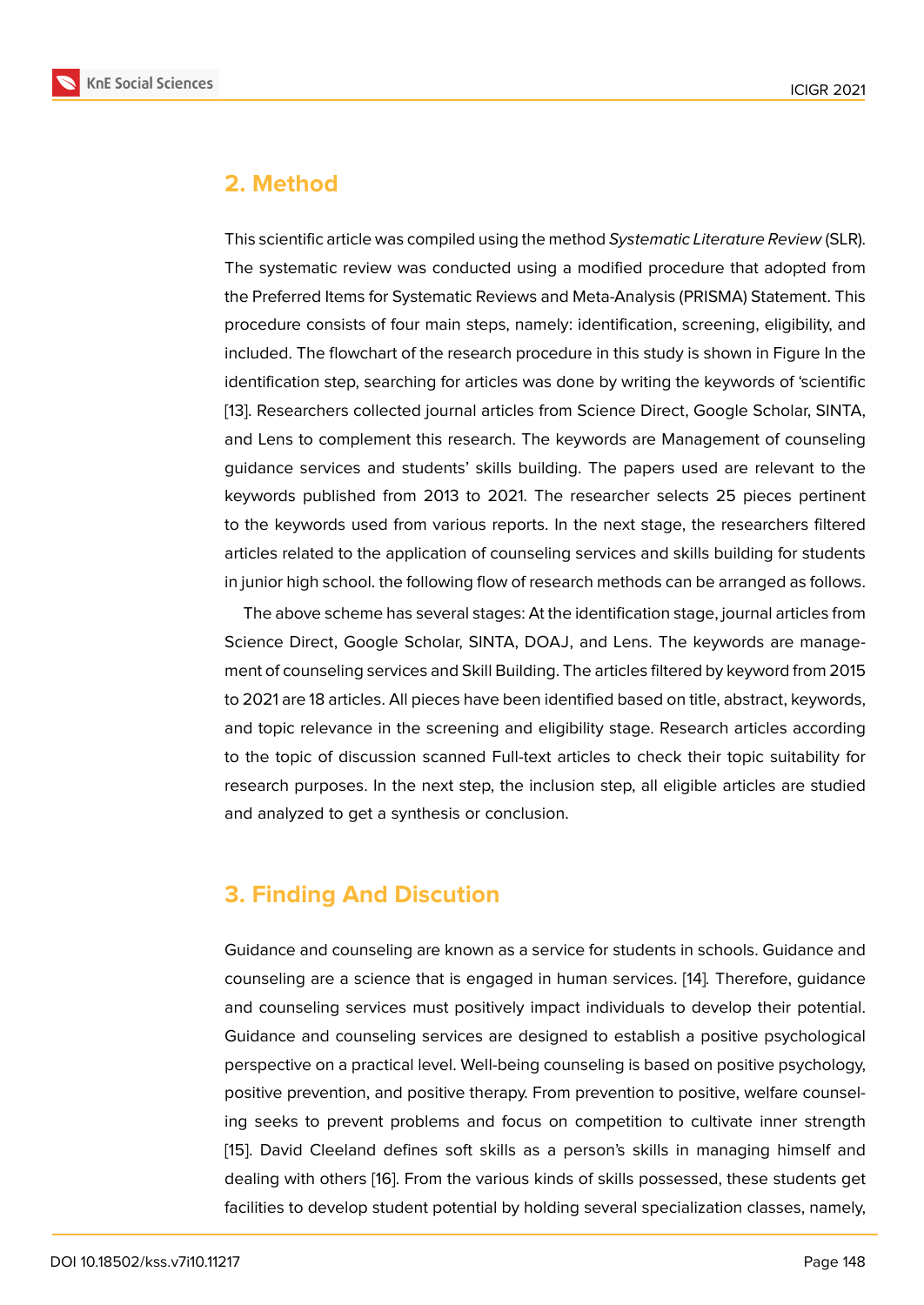the Tahfidhzul Qur'an specialization class, the Arabic language specialization class, the English language specialization class, and the Entrepreneurship specialization class [17]. In line with this, although counseling services are already available and ready to assist the students, few new students take advantage of the counseling facilities [18].

Guidance and counseling help individual in various ways. Especially, during [the](#page-9-0) learning phase, it plays an important part in a person's life [19]. A counselor should also uphold the ethics of the profession, which is to maintain the confi[den](#page-9-1)tiality of the counselee data, respect the rights of the counselee, perform proper counseling procedures, and maintain professional work ethics either with [co](#page-9-2)unselors or with other relevant professions [20]. Furthermore, students are assisted in analyzing their strengths and weaknesses, so that they can understand themselves, accept themselves, direct and can make the right decisions in planning related to education, career, and other life planning [21].

Soft skills can be classified into three aspects. **First**, self-awareness skills which are commonly called personal skills. **Second**, analytical thinking skills (thinking skills). **Third**, social skills ([soc](#page-9-3)ial skills) [22]. To adopt and adapt to a society that is developing very quickly, individuals need to learn to work. Students and adults alike need academic and applied knowledge, can link knowledge and skills, be creative and adaptive, and transform all these a[spe](#page-9-4)cts into valuable skills [23]. Thus, the implementation of character education in the learning process in schools is assumed to positively impact the formation of students' soft skills, especially those related to students' social stability, by upholding ethical values and noble character [24]. [Edu](#page-9-5)cation must be able to develop the actual potential of students so that they can face the problems they face without feeling pressured, capable, and happy to improve their nature as caliphs on earth. Education is also expected to encourage stu[dent](#page-9-6)s to take care of themselves and strengthen their relationship with God Almighty, society, and the environment [25]. Guidance and counseling services for students have many forms or types of services. The following can be summarized and summarized in the table of finding articles relevant to the primary research topic related to the condition or type of guid[ance](#page-9-7) and counseling services widely applied in schools.

From the table above, it can seem that in research on the management of counseling guidance services, approximately 70% of the four indicators reference, namely personal, social, learning, and career services, of the four indicators the most needed in this research, are unique, social and assistance services. Learning refers to the development of students in increasing the potential of students individually or in groups. At the same time, Skills Building gets references of approximately 30% from 2 indicators, namely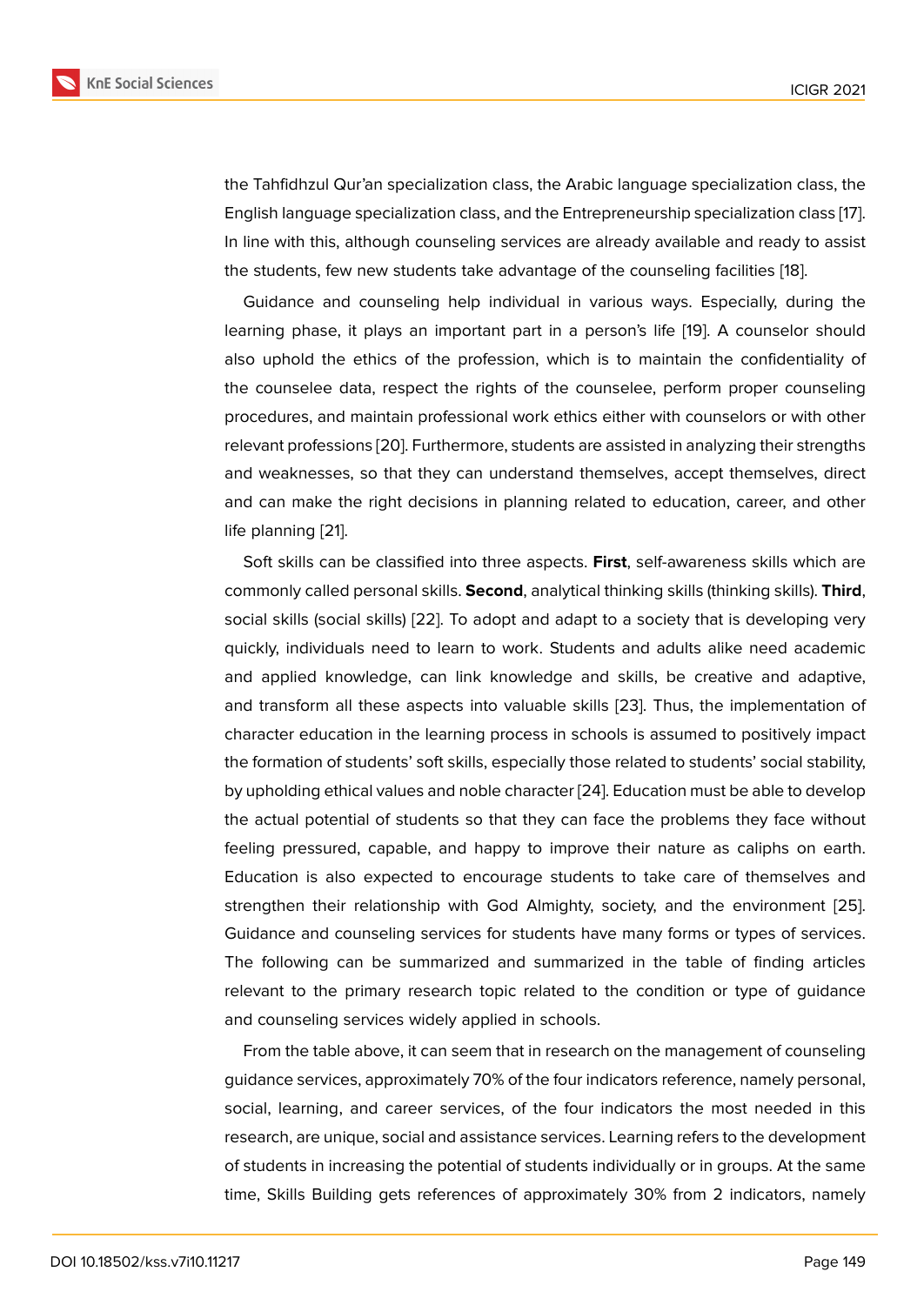| research reference in the Man-<br>agement of Counseling Guidance<br>Services and skills building for<br>junior high school students                                              |                                          | guidance and counseling | <b>Skills building of student</b> |                          |                 |                         |
|----------------------------------------------------------------------------------------------------------------------------------------------------------------------------------|------------------------------------------|-------------------------|-----------------------------------|--------------------------|-----------------|-------------------------|
|                                                                                                                                                                                  | <b>Personal Social</b><br><b>Service</b> | <b>Service</b>          | <b>Study</b><br><b>Service</b>    | Career<br><b>Service</b> | <b>Academic</b> | Non-<br><b>Academic</b> |
| Ramlah. 2018. Pentingnya layanan<br>bimbingan konseling bagi peserta<br>didik. [1]                                                                                               | $\sqrt{}$                                | $\sqrt{}$               | $\sqrt{}$                         | $\sqrt{}$                |                 |                         |
| F. Putra and Ramdani. 2014. Jurnal $\sqrt{}$<br>konseling dan pendidikan [2]                                                                                                     |                                          |                         | $\sqrt{}$                         |                          |                 |                         |
| H. Hermawan, G. Komalasari and<br>W. Hanim. 2019. Strategi Layanan<br>Bimbingan Dan Konseling Untuk<br>Meningkatkan Harga Diri Siswa:<br>Sebuah Studi Pustaka," JBKI. [3]        |                                          |                         |                                   |                          |                 |                         |
| Samrin, 2016. Pendidikan Karakter<br>(Sebuah Pendekatan Nilai). [4]                                                                                                              |                                          |                         |                                   |                          |                 |                         |
| lim Wasliman, Daeng Arifin and<br>R. Mulyadi Zaenal. 2018. Manaje-<br>men Boarding School Dalam Pen-<br>ingkatan Prestasi Belajar Siswa<br>$\left[ 5\right]$                     |                                          |                         |                                   |                          |                 |                         |
| R. Rusnah and O. T. Mulya.<br>2018. Meningkatkan Keterampi-<br>lan Berpikir Kritis Siswa Melalui<br>Pendekatan Saintifik Di Sekolah<br>Dasar. [6]                                |                                          |                         |                                   |                          | $\sqrt{}$       |                         |
| R. A. Firmanto. 2017. Pengaruh<br>Manajemen<br>Pembelajaran<br>terhadap Kinerja Guru dalam<br>Mewujudkan<br>Prestasi<br><b>Belajar</b><br>Siswa. [7]                             |                                          |                         |                                   |                          |                 |                         |
| Nuridin. 2015. Pengaruh Man-<br>ajemen Pembelajaran terhadap<br>Kinerja Guru dalam Mewujudkan<br>Prestasi Belajar Siswa. [8]                                                     |                                          |                         | $\sqrt{}$                         |                          |                 |                         |
| P. A. M. Ikbal. 2018. Manajemen<br>Pengembangan Kompetensi Pro-<br>fesional Guru [9]                                                                                             |                                          |                         |                                   |                          |                 |                         |
| E. Fariyatul Fahyuni, Rusjiono, S.<br>Masitoh, and B. Haryanto. 2019.<br>"How the teacher's teaching is?<br>the guided-inquiry-worksheets to<br>enhance science process skills," |                                          |                         |                                   |                          | $\sqrt{ }$      |                         |
| T. E. Andini, S. Hidayat and E. N.<br>Dadillah. 2018. Scientific process<br>skills: Preliminary study towards<br>senior high school student in<br>Palembang. [11]                |                                          |                         |                                   |                          |                 |                         |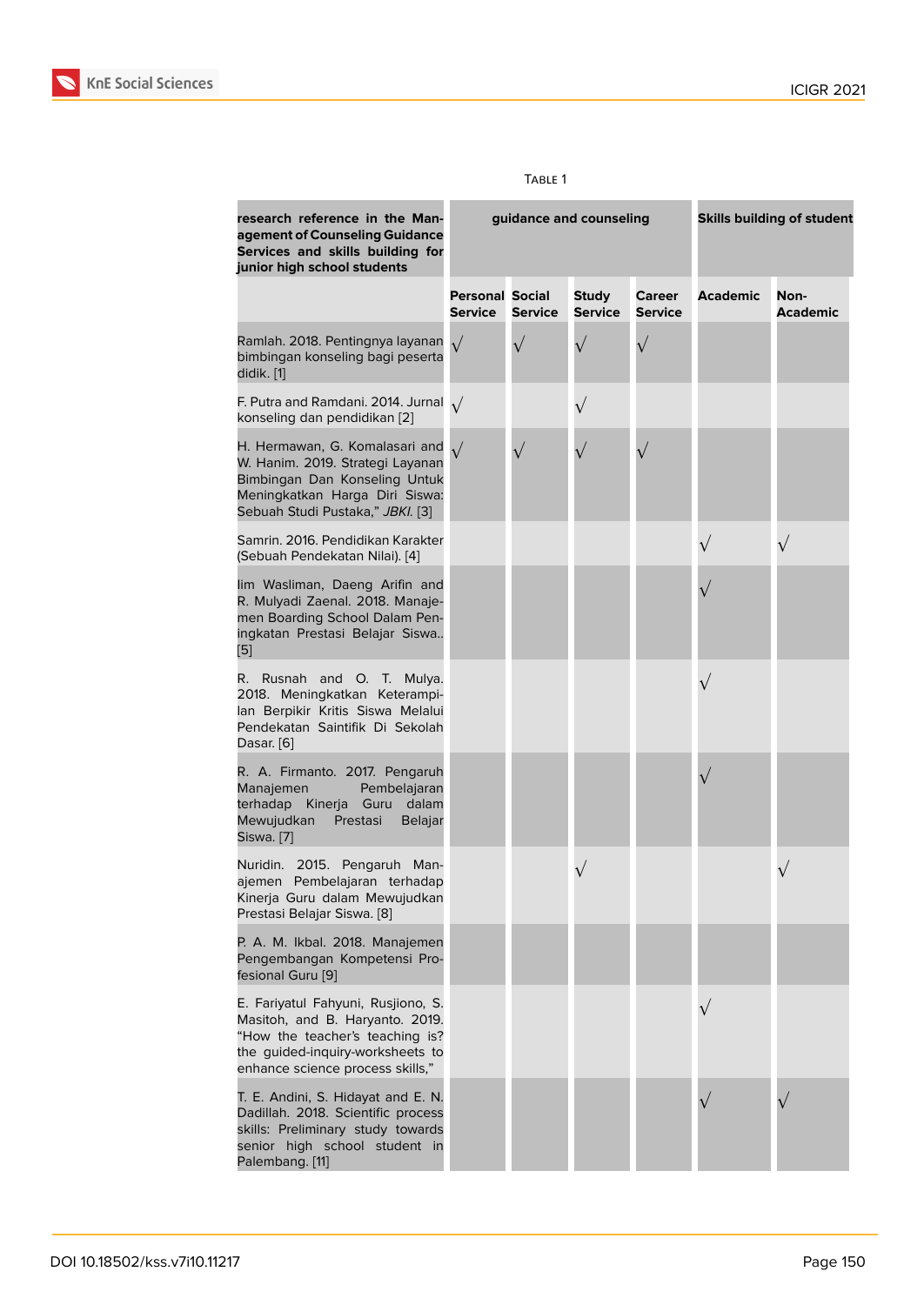#### Table 1: Table continued

| research reference in the Man-<br>agement of Counseling Guidance<br>Services and skills building for<br>junior high school students                                                                   | guidance and counseling |           |  | <b>Skills building of student</b> |           |           |
|-------------------------------------------------------------------------------------------------------------------------------------------------------------------------------------------------------|-------------------------|-----------|--|-----------------------------------|-----------|-----------|
| Munadi,<br>Sudji.<br>Wagiran,<br>А.<br>Syukuri.<br>2014.<br>Fathudin<br>Developing soft skill enrichment<br>model to produce professional<br>vocational<br>teacher candidates<br>with character. [12] |                         |           |  |                                   | $\sqrt{}$ | $\sqrt{}$ |
| Wiyanto,<br>S. Saptono, and<br>- 1.<br>Hidayah.<br>2020.<br>Scientific<br>creativity: A literature<br>review.<br>$[13]$                                                                               |                         |           |  |                                   |           |           |
| 2015.<br>V. Reastu.<br>Pengemban-<br>gan Program Layanan Pendidikan<br>Inklusif. [14]                                                                                                                 |                         | $\sqrt{}$ |  |                                   |           |           |
| T. J. Bobga. 2016. An Appraisal<br>of Effective Provision of Guid-<br>ance and Counseling Services<br>in Cameroon State Universities;<br>Trends and Challenges. [15]                                  |                         | $\sqrt{}$ |  |                                   |           |           |
| A. Karjanto. 2014. Peningkatan<br>soft skill dan prestasi belajar<br>mahasiswa<br>matakuliah<br>pada<br>metodologi<br>penelitian<br>melalui<br>pembelajaran<br>model<br>learning<br>community. [16]   |                         |           |  |                                   | $\sqrt{}$ |           |
| A. Y. Abu Bakar, C. S. Dawson, and<br>I. Ifdil. 2020. Students discipline<br>problems perception of counsel-<br>ing services: a qualitative analysis.<br>$[17]$                                       |                         | $\sqrt{}$ |  |                                   |           |           |
| F. Kurniawan. 2018. Developing<br>of Annual Program Guidance and<br>Counseling in Higher Education.<br>$[18]$                                                                                         |                         | $\sqrt{}$ |  |                                   |           |           |
| A. Ahmed and H. Firdous. 2020. $\sqrt{ }$<br>The Transformational Effects of<br><b>COVID-19 Pandemic on Guidance</b><br>and Counseling. [19]                                                          |                         |           |  |                                   |           |           |
| D. D. B. Situmorang. 2018. Music<br>Therapy for Millennials Generation<br>Students, is it necessary. [20]                                                                                             |                         |           |  |                                   |           |           |
| S. Tumanggor. 2020. The impact $\sqrt{}$<br>of principal's leadership in guid-<br>ance and counseling services on<br>self-development of senior high<br>school students. [21]                         |                         |           |  |                                   |           |           |

academic and non-academic. The two most widely used skills-building indicators are non-academic [ski](#page-9-3)lls building because students can improve their skills. This study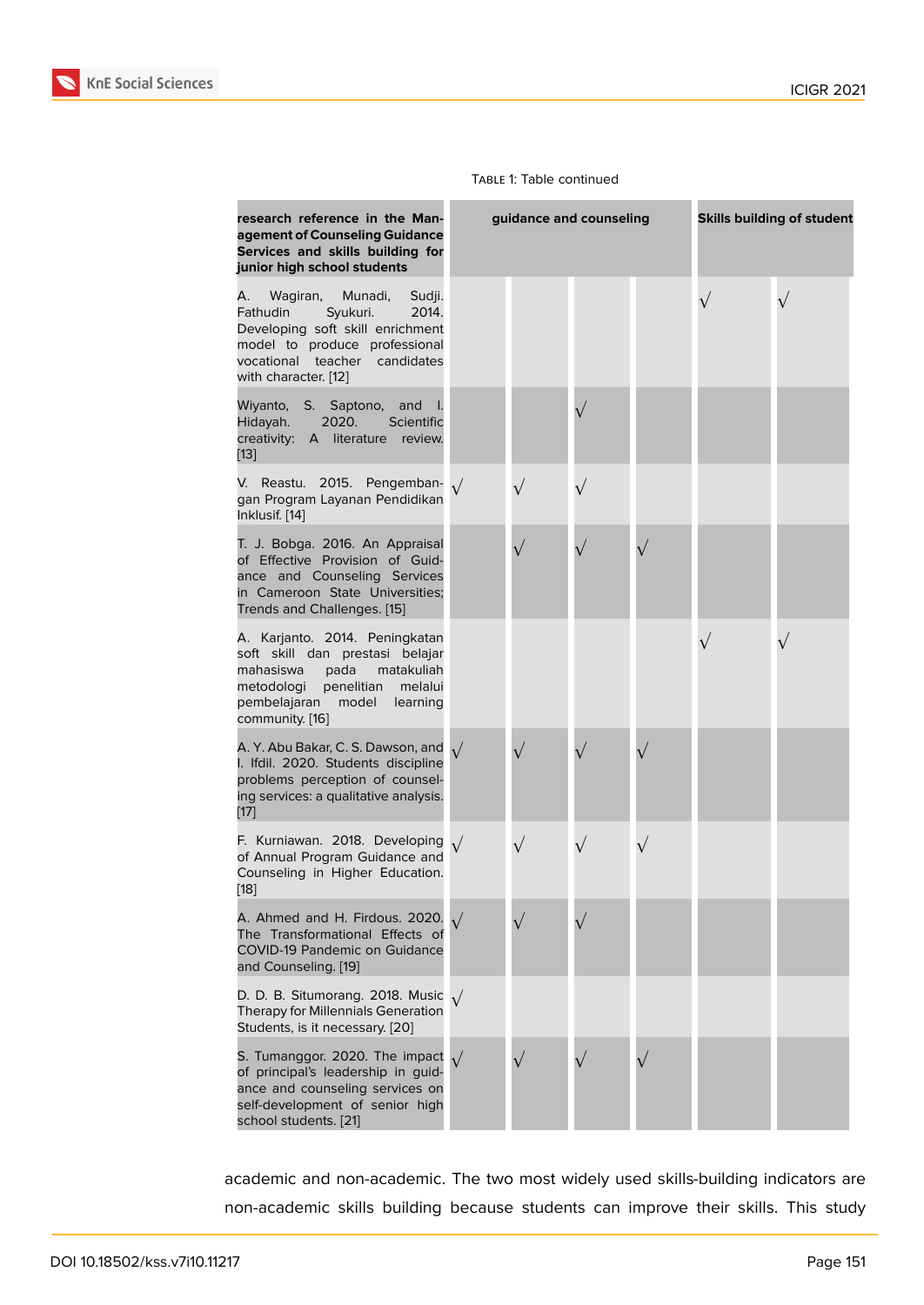#### Table 1: Table continued



obtained as many as 25 research articles according to the research topic. Furthermore, screenin[g w](#page-9-7)as held, with as many as 18 research articles relevant to the research topic.

Researchers carried out the initial planning process by conducting observations to collect data relevant to the topic under study. They a due to research in one of the junior high school (SMP) educational institutions, which have the characteristics of a student skills learning model summarized from the institution's advantages. This program has been supported by various parties such as the principal as the originator of holding a specialization class program for the development of individual student models or learning styles, then getting support from vice principals (Office Curriculum, ISMUBA Curriculum, Student Affairs, and Public Relations). has the aim that students can increase their interest in learning and do not forget that this also gets very high support from the Guidance and Counseling teachers who annually collaborate with the Psychology team to hold a personality potential test that aims to find out the potential of each student. By having this activity, the personality potential test results and included in specialization classes (Tahfidzul Qur'an, Arabic, English, and Entrepreneur). They also get better support from the specialization class teacher and students because they feel happy with this activity which makes the students' enthusiasm grow and are fresher to move forward in the future by forming a character that is graceful and excels in character work.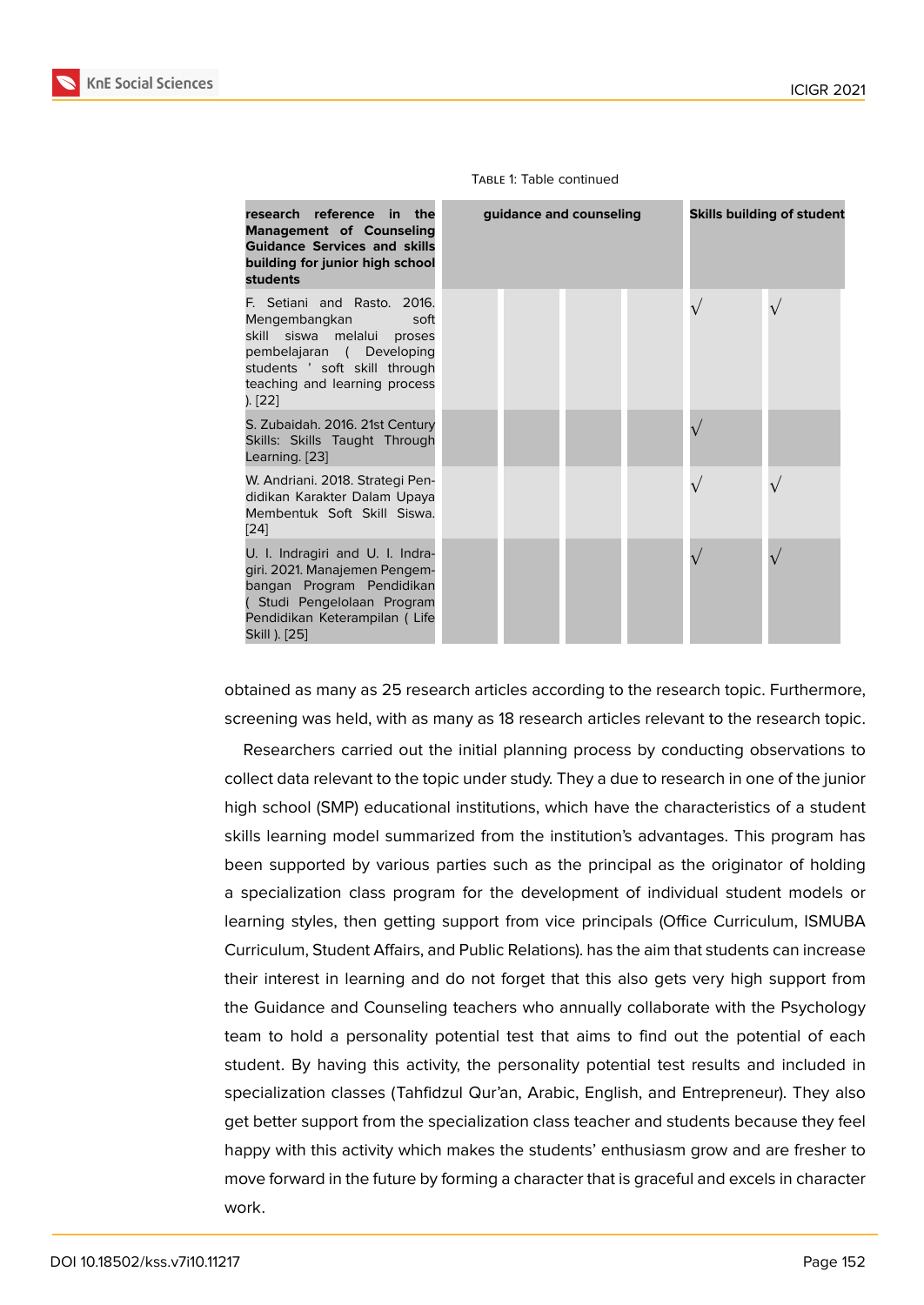

### **4. Conclution**

Guidance and counseling services are a form of service for students directly or indirectly to help students develop skills-building personal, family, and peer problems. From the research that has been done, researchers can conclude the types of guidance and counseling services that are widely practiced in schools: personal, social, and learning services because the three services have a significant influence on students' interest in learning in developing the potential of students both individually and in groups. Meanwhile, Student Skills Building applied in Islamic boarding school-based educational institutions develops academic and non-academic. Because this research looks superior non-academic in terms of student interest in learning. Because service management is mainly a leadership aspect in Guidance and Counseling services that apply in Junior High Schools (SMP) get an outstanding category in terms of school management: Principal, Deputy Principal for Curriculum, Ismuba, Student Affairs, Public Relations, and Teachers who support each program Guidance and Counseling applied in schools. So the results of the research conducted, it would be better if researchers did follow-up related to guidance and counseling service activities to improve students' Skills Building by looking at their development for one semester (6 months), which will later be an evaluation for researchers and Islamic education institutions based on Islamic boarding schools in junior high schools.

### **Acknowledgments**

Thank you for corrections, criticisms, and suggestions from the research that has been resolved so that the research's writings become worthy of publication and are helpful for everyone.

### **References**

- <span id="page-7-0"></span>[1] Ramlah R. Pentingnya layanan bimbingan konseling bagi peserta didik. Al-Mau'Izhah. 2018;1:70–76.
- <span id="page-7-1"></span>[2] Putra F, Ramdani R. Pengembangan Buku Bimbingan dan Konseling Anak Berkebutuhan Khusus. Jurnal Konseling dan Pendidikan. 2014;2(2):55–61.
- <span id="page-7-2"></span>[3] Hermawan H, Komalasari G, Hanim W. Strategi layanan bimbingan dan konseling untuk meningkatkan harga diri siswa: Sebuah studi pustaka. Jurnal Bimbing Konseling Indones. 2019;4(2):65-68. https://doi.org/10.26737/jbki.v4i2.924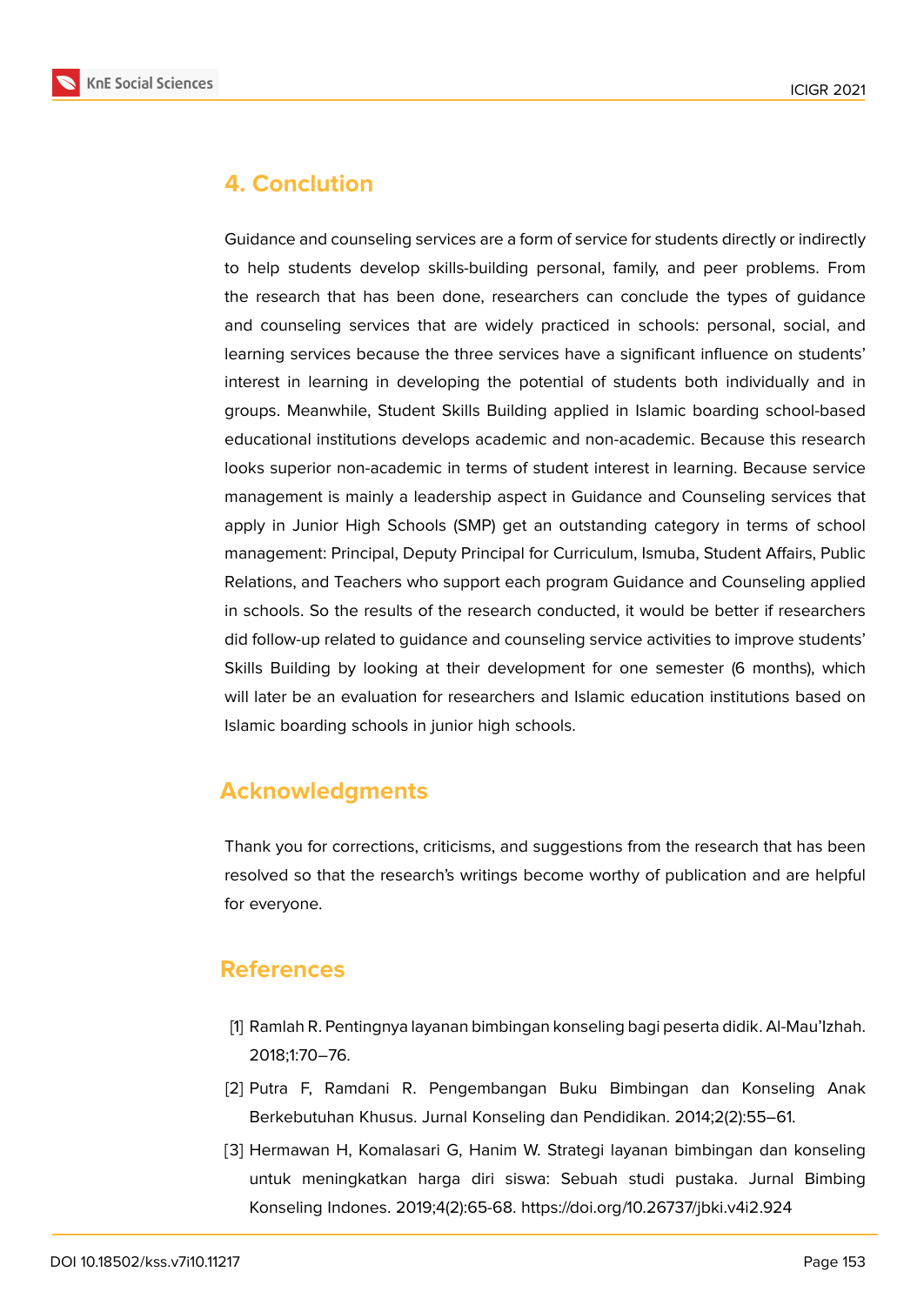

- <span id="page-8-0"></span>[4] Samrin S. Pendidikan karakter (Sebuah pendekatan nilai). Jurnal Al-Ta'dib. 2016;9(1):120–143.
- <span id="page-8-1"></span>[5] Wasliman I, Arifin D, Zaenal RM. Manajemen boarding school dalam peningkatan prestasi belajar siswa. Fokus Manajemen Pendidikan. 2018;1(1). 1-9
- <span id="page-8-2"></span>[6] Rusnah R, Mulya OT. Meningkatkan keterampilan berpikir kritis siswa melalui pendekatan saintifik di sekolah dasar. Jurnal Gentala Pendidikan Dasar. 2018;3(2):239– 256. https://doi.org/10.22437/gentala.v3i2.6760
- <span id="page-8-3"></span>[7] Firmanto RA. Pengaruh manajemen pembelajaran terhadap kinerja guru dalam mewujudkan prestasi belajar siswa. Jurnal Pendidikan Universitas Garut. 2017;11(1):1– 8.
- <span id="page-8-4"></span>[8] Nuridin N. The development model of students' guidance management based. International Jurnal Education Research. 2015;3(2):157–168.
- <span id="page-8-5"></span>[9] Ikbal PAM. Manajemen pengembangan kompetensi profesional Guru J. Isema Islam. Educ. Manag. 2018;3(1):65–75. https://doi.org/10.15575/isema.v3i1.3283
- <span id="page-8-6"></span>[10] Fahyuni EF, Rusjiono R, Masitoh S, Haryanto B. How the teacher's teaching is? The guided-inquiry-worksheets to enhance science process skills. Jurnal of Physics :Conference Series . 2019;1175(1) 1-6. https://doi.org/10.1088/1742-6596/1175/1/012136
- [11] Andini TE, Hidayat S, Fadillah EN. Scientific process skills: Preliminary study towards senior high school student in Palembang. Jurnal Pendidikan Biologi Indonesia. 2018;4(3):243–250. https://doi.org/10.22219/jpbi.v4i3.6784
- [12] Munadi AW, Syukri SF. Developing soft skill enrichment model to produce professional vocational teacher candidates with character. Jurnal Kependidikan. 2014;44(1):92–102.
- <span id="page-8-7"></span>[13] Saptono WS, Hidayah I. Scientific creativity: A literature review. . Jurnal of Physics :Conference Series. 2020;1567(2) 1-7. https://doi.org/10.1088/1742- 6596/1567/2/022044
- <span id="page-8-8"></span>[14] Restu C. Pengembangan program layanan pendidikan inklusif. Repository.upi.edu;universitas pendidikan indonesia. 2015. Available from: http://repository.upi.edu/21070/
- <span id="page-8-9"></span>[15] Bobga TJ. An appraisal of effective provision of guidance and counseling services in Cameroon state universities; Trends and challenges. International Jurnal Humanitas Social Science Education. 2016;3(9):75–90. https://doi.org/10.20431/2349- 0381.0309010
- <span id="page-8-10"></span>[16] Karjanto A. Peningkatan soft skill dan prestasi belajar mahasiswa pada matakuliah metodologi penelitian melalui pembelajaran model learning community. Jurnal Peningkatan Softskill dan Prestasi Belajar Mahasiswa. 2014;37(1):25–38.